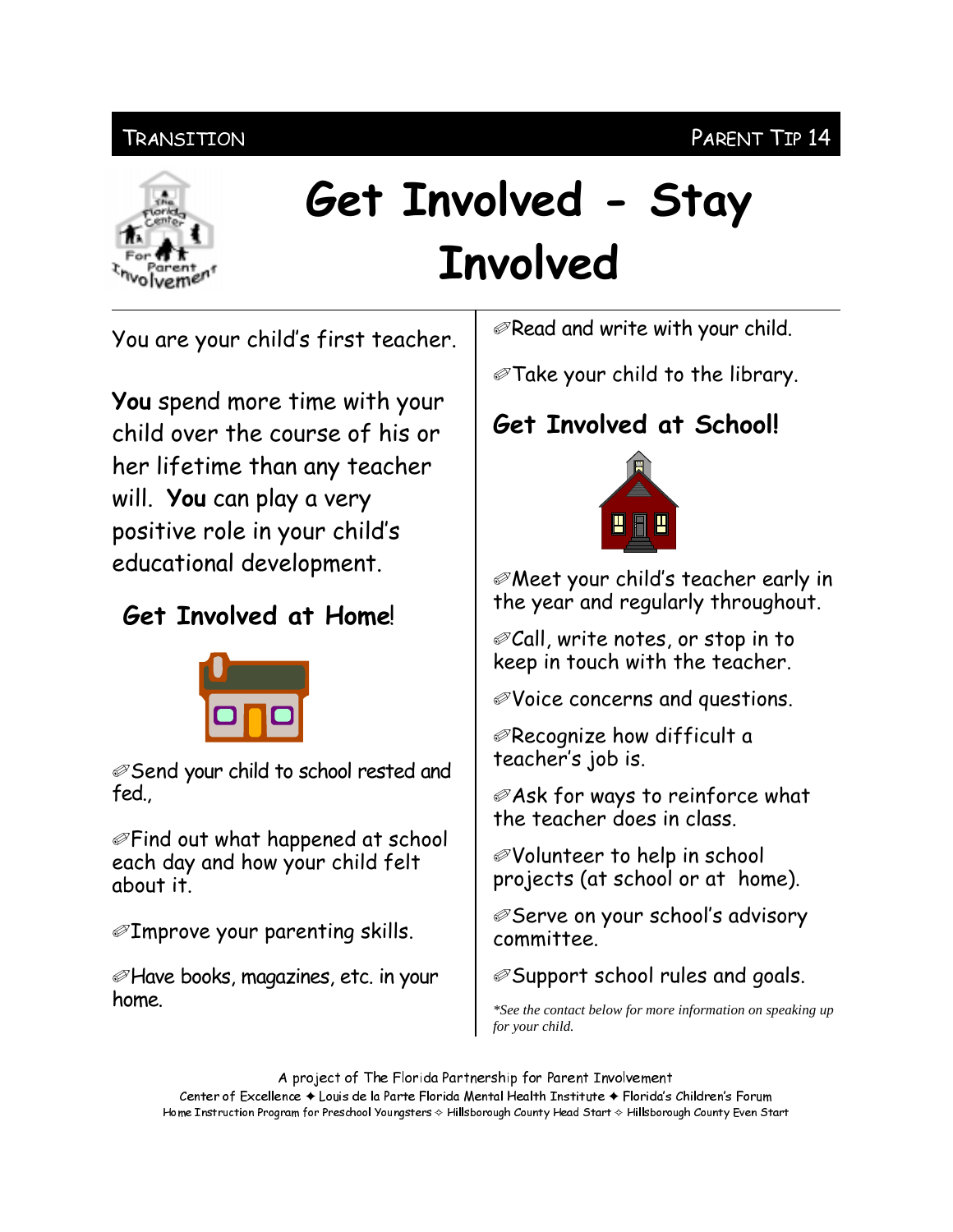### 2 TRANSITION

## Get Involved in the community!



@Get together with other parents to support your school and quality education.

*©***Encourage other community** members to support education (church, businesses).

*@Recognize and support businesses* with policies that promote parent involvement.

For more information contact:

A project of The Florida Partnership for Parent Involvement Center of Excellence + Louis de la Parte Florida Mental Health Institute + Florida's Children's Forum Home Instruction Program for Preschool Youngsters & Hillsborough County Head Start & Hillsborough County Even Start

### PARENT TIP 14